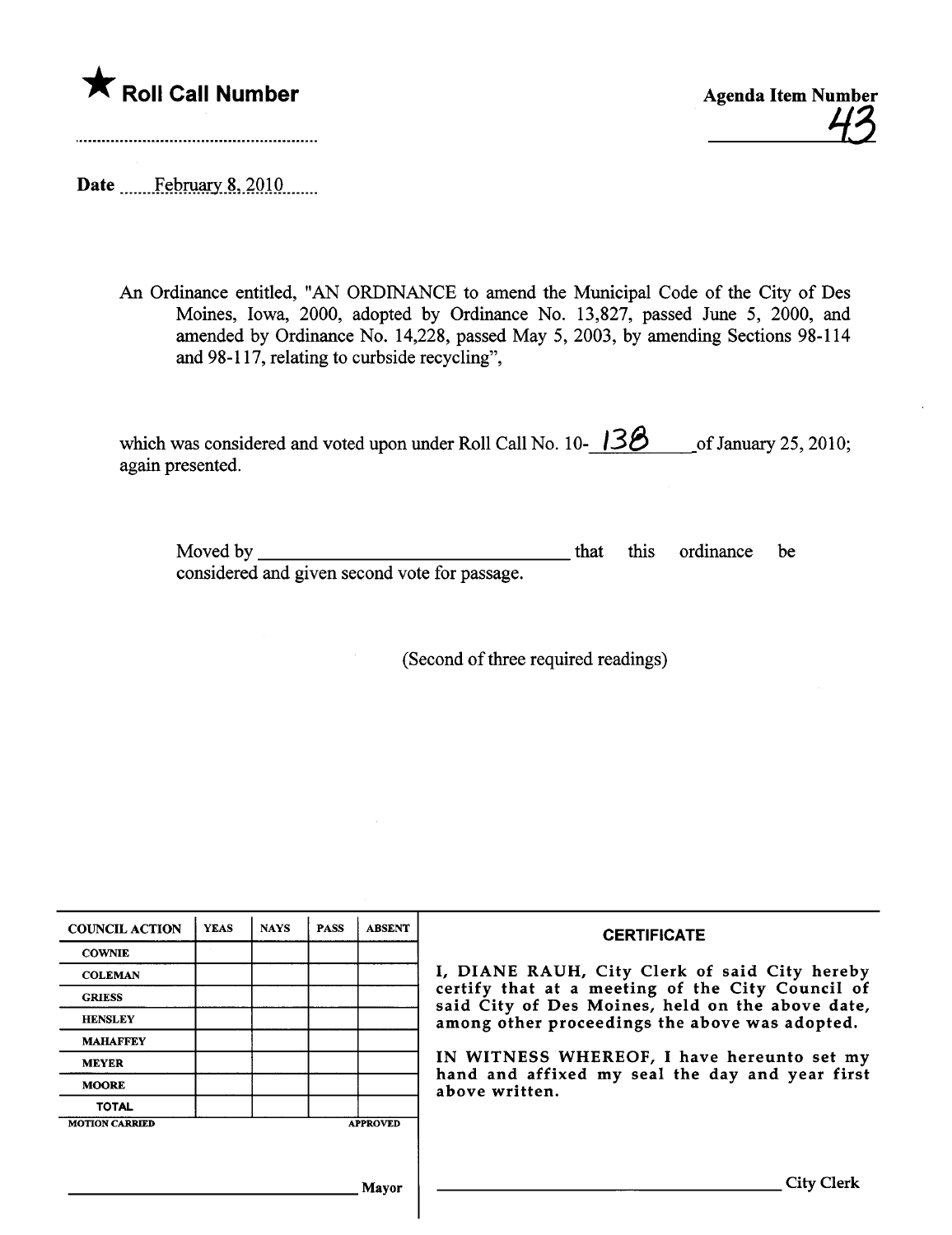| <b>CONDE DES MOINES</b> | <b>Council</b>                              | Date                                    | January 25, 2010                                                                                                                        |
|-------------------------|---------------------------------------------|-----------------------------------------|-----------------------------------------------------------------------------------------------------------------------------------------|
|                         | Communication<br>Office of the City Manager | Agenda Item No.<br><b>Roll Call No.</b> | 41<br>$10 - 138$<br>Communication No. 10-054<br>Submitted by: William G. Stowe, Assistant City<br><b>Manager--Public Works Director</b> |

# AGENDA HEADING:

Solid Waste Ordinance change to permit the Department of Public Works to collect single-stream recycling at premises other than residential premises as defined in Municipal Code Section 98-26, consistent with a metropolitan area-wide effort to accommodate unmet recycling needs.

# SYNOPSIS:

To accommodate unmet recycling needs, the Metro Waste Authority (MWA), the agency responsible for solid waste and recycling, is promoting a subscription program for single-stream recycling at premises other than residential premises as defined in Municipal Code Section 98-26. Whle these properties receive solid waste services, their hauler may not be offering recycling services. Under the program, the cost to qualifying properties would be a \$90 fee for the purchase of each recyclable materials car. There will be a \$40 annual fee (per cart) for the collection service. Approved customers may purchase up to five recyclable materials cars. The Deparment of Public Works would collect recyclables from properties on existing solid waste routes if their solid waste provider does not offer ths service. The City of Des Moines Solid Waste Enterprise Fund would retain all revenues generated by the program.

# FISCAL IMPACT:

Amount: \$800 added to the Solid Waste Enterprise Fund anually from subscription fees and additional recycling revenues.

Funding Source: Solid Waste Enterprise Fund, EN151, PWKI00101, FY2010 Recommended Budget, page 264.

# ADDITIONAL INFORMATION:

The City of Des Moines is a member agency of the MWA. The MWA reports that premises other than residential premises, such as small businesses, churches and aparment complexes, may have a need for a subscription recycling service as they may be unable to receive recycling services from their commercial hauler. Consistent with other member agencies, the Department of Public Works is prepared to provide subscription-based recycling services to such premises in the City of Des Moines.

Approved customers may purchase up to five recyclable materials carts. The recyclables collected will be added to the quantities collected as part of the residential recycling program, and all revenues will be retained by the City of Des Moines.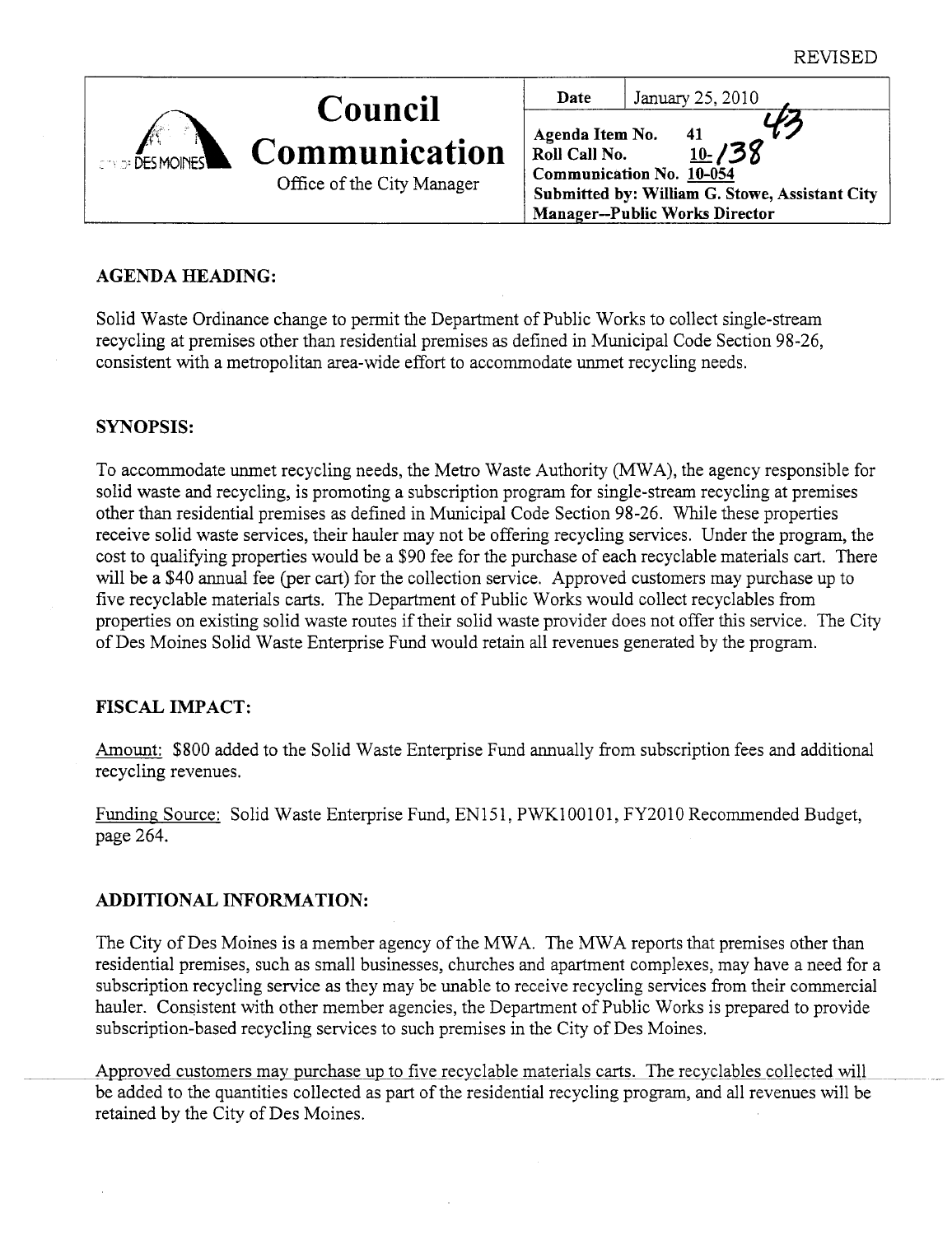### PREVIOUS COUNCIL ACTION(S):

Date: August 25, 2008

Roll Call Number: 08-1544 - 08-1547

Action: Items regarding single-stream recycling program: (Council Communication No. 08-522)

- $(A)$  Bid from Big Truck Rental for five  $(5)$  side loading refuse collection trucks to be used by the Solid Waste Division, \$67,500. (Five bids mailed, one received). Moved by Kiernan to adopt. Motion Carried 6-1.
- (B) Bid from various companes for seven (7) refuse trucks to be used by the Solid Waste Division, \$1,449,087 (Eleven bids mailed, four received) and the sale of eleven (11) existing refuse trucks to Elliott Equipment Company, \$284,500. Moved by Kiernan to adopt. Motion Carried 6-1.
- (C) Procurement of assembly and delivery services for Solid Waste collection cars. Moved by Kiernan to adopt. Motion Carried 6-1.
- (D) Amending principal amount of previously approved Supplement No. C-2 to Governental Lease-Purchase Master Agreement with Delage Landen Public Finance LLC for purchase of recycling carts and automated recycling trucks from  $$3,025,000$  to  $$2,632,129$ . Moved by Kiernan to adopt. Motion Caried 6-1.

### BOARD/COMMISSION ACTION(S): NONE

### ANTICIPATED ACTIONS AND FUTURE COMMITMENTS: NONE

For more information on this and other agenda items, please call the City Clerk's Office at 515-283-4209 or visit the Clerk's Office on the second floor of City Hall, 400 Robert D. Ray Drive. Council agendas are available to the public at the City Clerk's Office on Thursday afternoon preceding Monday's Council meeting. Citizens can also request to receive meeting notices and agendas by email by calling the Clerk's Office or sending their request via email to cityclerk@dmgov.org.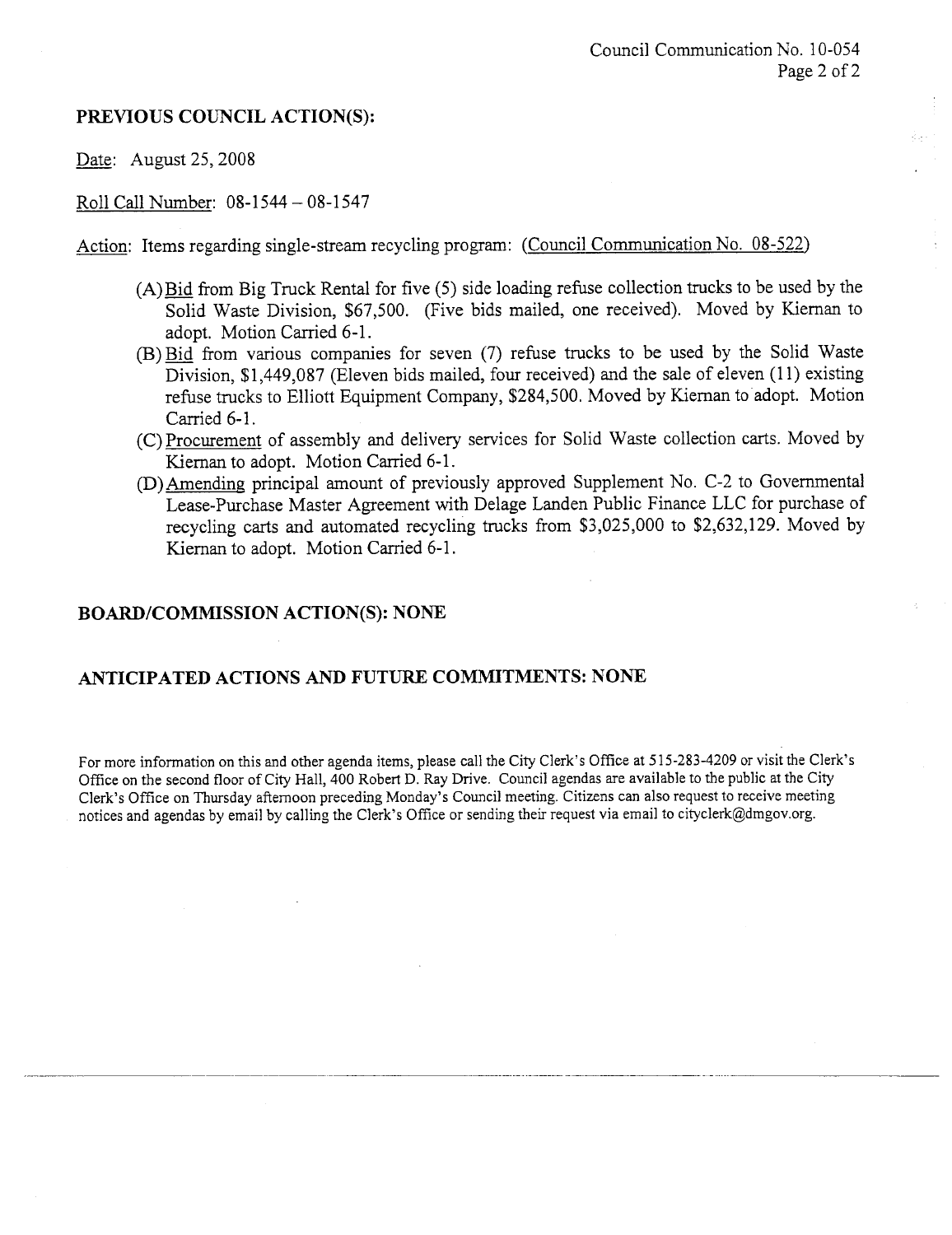$10^{-138}$ 

ORDINANCE NO.

AN ORDINANCE to amend the Municipal Code of the City of Des Moines, Iowa, 2000, adopted by Ordinance No. 13,827, passed June 5, 2000, and amended by Ordinance No. 14,228, passed May 5, 2003, by amending Sections 98-114 and 98-117, relating to curbside recycling.

Be It Ordained by the City Council of the City of Des Moines, Iowa:

Section 1. That the Municipal Code of the City of Des Moines, Iowa, 2000, adopted by Ordinance No. 13,827, passed June 5, 2000, and amended by Ordinance No. 14,228, passed May 5, 2003 is hereby amended by amending Sections 98 - 114 and 98 - 117 relating to curbside recycling, as follows:

### Sec. 98-114. Curbside recycling at residential premises and other approved premises.

- (a) The city, in conjunction with the Metro Waste Authority, has established a voluntary single stream curbside recycling program, pursuant to which recyclable materials are collected at curbside in green recycling binsblue wheeled carts provided<br>by the city in cooperation with the Metro Waste Authority for that purpose. Persons owning or residing in residential premises who elect to participate in the curbside recycling program shall do so as provided in this section.
- (b) Bottles, jugs, and containers shall be emptied of contents, decapped, and rinsed prior to placement in a green recycling bin for collection. place recyclable materials unsorted in the blue recyclable materials wheeled cart for bi-weekly collection.
- (eb) The city may refuse to collect recyclable materials not prepared for collection pursuant to instructions therefor promulgated by the Metro Waste Authority. Consistent with the Metro Waste Authority's business recycling program, the city will allow owners of premises other than residential premises as defined in section 98-26 to elect to participate in the city's curbside recyclinq program if the solid waste collection provider for such premises does not offer recycling service and the premises is located on an established residential route. The property owner must verify that their current solid waste collection provider does not provide recycling services in order to participate. The city will charge a one-time \$90.00 fee for the purchase of each